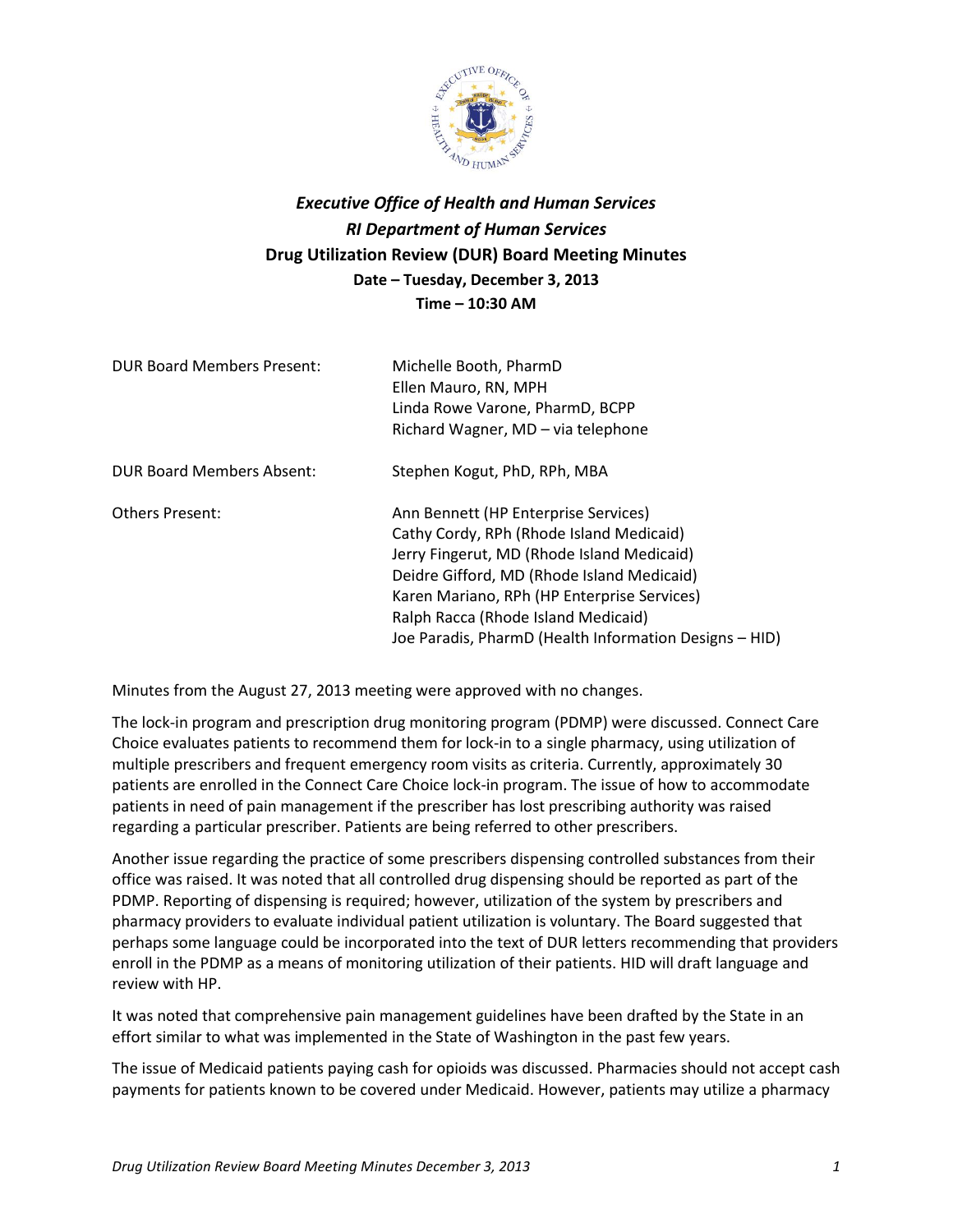that is not aware that the patient is covered under Medicaid. More widespread enrollment of providers in the PDMP may help to identify some of these patients. It was noted that approximately 20% to 30% of providers across the state are enrolled in the PDMP, which is consistent with national statistics for participation in PDMPs.

HID reviewed a summary of interventions made to prescribers for patients who appeared to be inappropriately utilizing opioids. These patients are identified as part of the lock-in program. Patients are identified if they are utilizing short-acting opioids for greater than 90 days without the use of a longacting agent, utilizing buprenorphine with other opioids, or have pharmacy claims for a 120-day supply of any controlled substance over the most recent 60 days. Several months after DUR letters were mailed to prescribers, approximately 60% of patients no longer met the criteria for inappropriate use. The Board asked if HID could compare these results with results from other state DUR intervention programs.

HID was asked what is done when patients continue to meet the exception criteria for inappropriate use of opioids after intervention letters are mailed to prescribers. If patients have Medicaid as their primary insurance, they can be referred to the Connect Care Choice lock-in program, or they can be locked in as part of the DUR lock-in program. In the past, the Medicaid Pharmacy Director made the decision to lock in patients. HP noted that many patients identified as potentially using opioids inappropriately have Medicaid as a secondary insurance. These patients could not be restricted to a single pharmacy.

The concurrent utilization of benzodiazepines and opioids was discussed. HID activated a criteria that identifies patients taking 90 days of concurrent benzodiazepine and opioid therapy. The Board requested that the days supply limits be reduced from 90 to 60 days. HID will make this change, and patient profiles will be reviewed and intervention letters mailed to prescribers.

There was discussion as to what procedure should be followed for a prescriber who has been identified as demonstrating inappropriate opioid prescribing. HID can refer identified prescribers to HP for further follow-up. There was discussion concerning developing specific criteria that would be used to identify prescribers. The Board recommended that the Health Department be contacted to determine what prescribing criteria they would find useful to be monitored. However, it was noted that if the prescription were a valid prescription, most pharmacies would fill it unless they had some reason to suspect fraud or forgery.

It was noted that the Neighborhood MCO has quantity limits on both short-acting and long-acting CII opioids. They would also consider adding limits on the long-term use of short-acting agents similar to the criteria HID uses to identify patients.

The use of high doses of opioids was discussed. HID has added a criteria that identifies patients taking more than 100mg of morphine equivalent. Patients will be identified and reviewed by HID and intervention letters mailed to prescribers. Draft guidelines have been developed requiring prescribers to refer patients to a pain management specialist if their dose of opioids exceeds 120mg morphine equivalent per day. Prescribers should be following these guidelines.

The use of methadone and other opioids was discussed. Several years ago, Medicaid pharmacy claims data for patients enrolled in methadone treatment centers was evaluated. The evaluation found that some patients were also receiving methadone billed to Medicaid or receiving other opioids. It was noted that methadone patients do use other opioids; however, if patients are enrolled in methadone treatment, this information cannot be disclosed to other prescribers. The methadone treatment centers could, however, be notified if patients were obtaining additional methadone or other opioids from other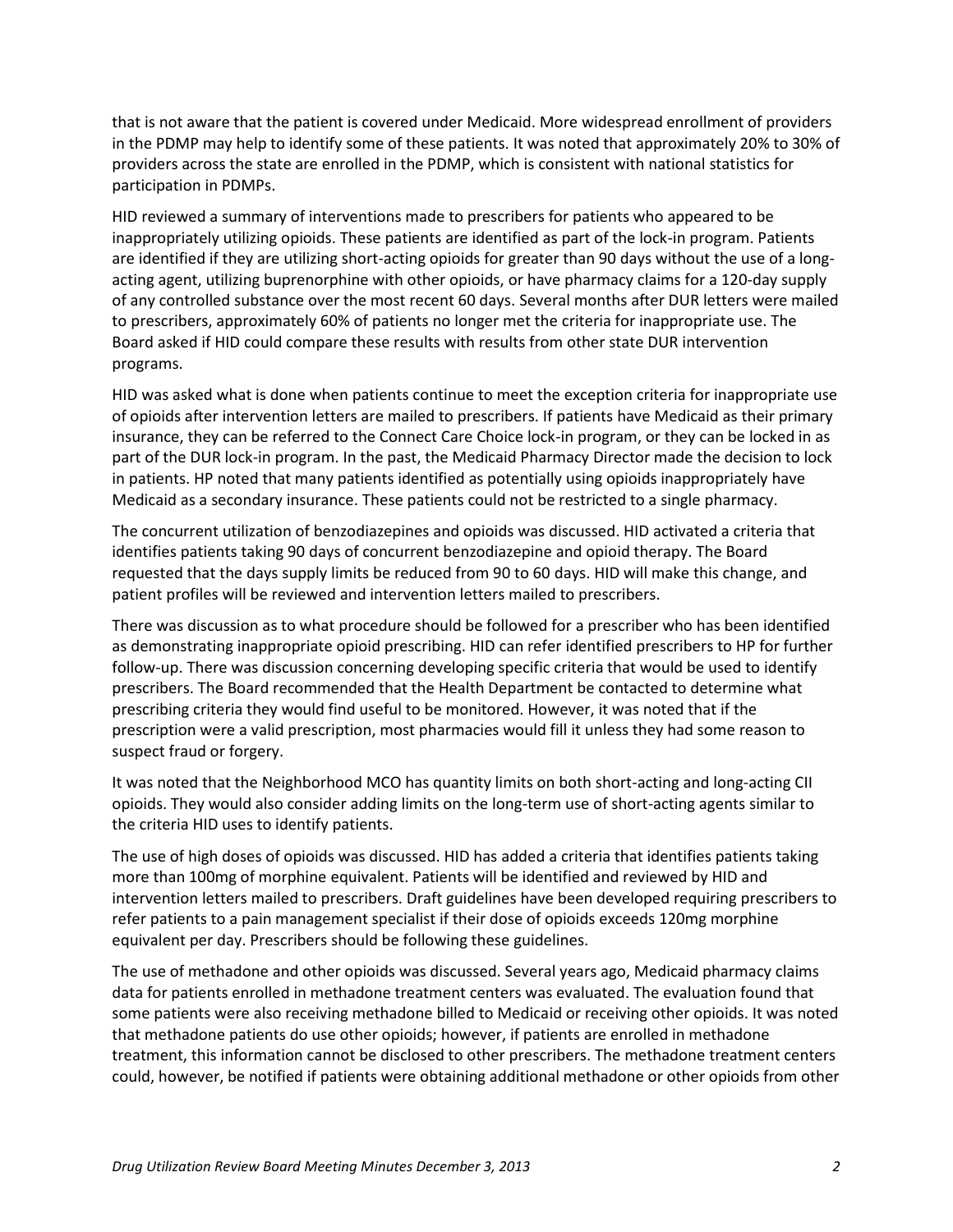prescribers. It was suggested that the Medical Examiner's office be contacted and asked to report the number of deaths in which methadone may have been a contributing factor to the cause of death.

The prevalence of opioid use among the entire RI Medicaid fee-for-service population was compared to other states. Approximately 7% of RI Medicaid patients had claims for opioids during the first three quarters of 2013, compared with 13 to 14% for other State Medicaid Programs. The Board asked if the prevalence of opioid use within the RI Medicaid MCOs could be determined.

HID continues to track the number of children under the label-indicated age for the antipsychotics. There has been a slight increase in the number of children identified compared to the third quarter of 2012, but the numbers are still very low. HID has criteria to identify children taking antipsychotics with no apparent diagnosis data (although diagnosis data is usually received much later than pharmacy claims data). HID has also sent intervention letters to prescribers of atypical antipsychotics in children to warn against the potential adverse metabolic effects of the drugs. The Board noted that antipsychotic agents would not be considered first line for the treatment of many mental health disorders in children and should only be prescribed by a psychiatrist. The Board recommended that it may be useful to send the current guideline for use of atypical antipsychotics developed by the American Academy of Child and Adolescent Psychiatry (AACAP) to prescribers of these agents in children. It was noted that the Neighborhood MCO has a large portion of foster children, and they are currently reviewing use of all psychotropic agents in this population.

HID reviewed a summary of quetiapine utilization during the month of September 2013, broken down by total dose per day. Approximately 40% of patients have claims for <200mg per day. HID continues to send intervention letters to prescribers of patients with <200mg total daily dose.

HID identified a small number of patients with concurrent warfarin and NSAID therapy and sent intervention letters to prescribers. The Board recommended the incidence of gastrointestinal bleeds be evaluated in patients with claims for anticoagulants several months after the new Preferred Drug List (PDL) takes effect since the PDL will include additional anticoagulant agents. The goal would be to try and compare the incidence of gastrointestinal bleeds in patients with claims for warfarin versus those on the newer agents.

HID presented a summary of DUR letters mailed to prescribers during third quarter 2013. One-third of the letters addressed concerns of overuse or therapeutic duplication (including letters addressing potential overuse of opioids and other therapeutic duplication alerts). Another third addressed nonadherence issues. Response rates continue to be at approximately 36%. Approximately one-third of responses contained additional handwritten comments from prescribers.

HID presented a summary of prescribers who have not responded to DUR letters. In 2012, outreach was made to the top 10 non-responding prescribers at that time. Four of the 10 non-responding prescribers indicated that they felt the letters were not useful, and three indicated that they did not have time to respond. It was recommended that the top non-responders be identified and referred to the Medicaid Medical Director. It was also discussed whether specific criteria should be developed to identify prescribers who should be referred to the Medicaid Medical Director on a regular basis. Clinicallysignificant criteria could be identified by the DUR Board. Prescribers who are repeatedly alerted of these issues and fail to respond could be referred to the Medicaid Medical Director. In addition, those prescribers who meet a specific threshold of DUR letters sent and fail to respond could also be referred. It was noted that prescribers receive large amounts of correspondence and actually may not have time to address the letters. The Board suggested that academic detailing conducted by the University of Rhode Island College of Pharmacy could also be entertained as an option to reach out to prescribers.